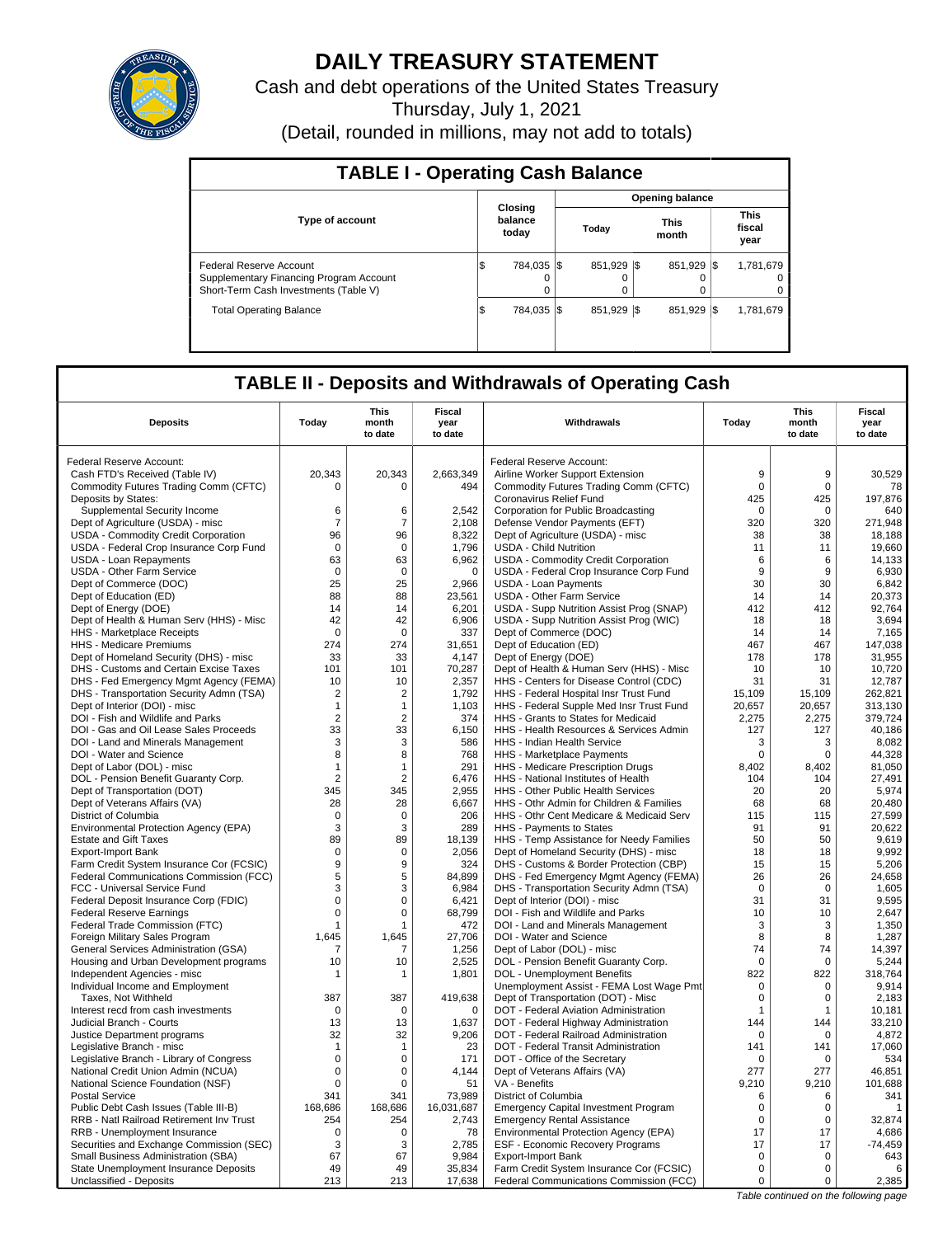# Thursday, July 1, 2021

 $\sqrt{ }$ 

## **TABLE II cont. - Deposits and Withdrawals of Operating Cash**

| <b>Deposits</b>                                                 | Today       | This<br>month<br>to date | Fiscal<br>vear<br>to date | Withdrawals                              | Todav                | <b>This</b><br>month<br>to date | Fiscal<br>vear<br>to date |
|-----------------------------------------------------------------|-------------|--------------------------|---------------------------|------------------------------------------|----------------------|---------------------------------|---------------------------|
| Other Deposits:                                                 |             |                          |                           | FCC - Universal Service Fund             | 0                    | $\Omega$                        | 6.585                     |
| Federal Housing Admin: Note Sales                               | 135         | 135                      | 15,936                    | Federal Deposit Insurance Corp (FDIC)    | $\overline{2}$       | $\overline{2}$                  | 743                       |
| Overseas Private Investment Co.                                 | 74          | 74                       | 950                       | Federal Employees Insurance Payments     | 247                  | 247                             | 66,656                    |
| Thrift Savings Plan Transfer                                    | 121         | 121                      | 36,899                    | Federal Salaries (EFT)                   | 1,377                | 1,377                           | 157.650                   |
|                                                                 |             |                          |                           | Federal Trade Commission (FTC)           | 0                    | $\mathbf 0$                     | 431                       |
|                                                                 |             |                          |                           | General Services Administration (GSA)    | 608                  | 608                             | 20.642                    |
|                                                                 |             |                          |                           | Housing and Urban Development programs   | 3,348                | 3,348                           | 57,171                    |
|                                                                 |             |                          |                           |                                          | 4                    | 4                               |                           |
|                                                                 |             |                          |                           | Independent Agencies - misc              |                      |                                 | 2,893                     |
|                                                                 |             |                          |                           | <b>Interest on Treasury Securities</b>   | 131                  | 131                             | 220.746                   |
|                                                                 |             |                          |                           | IRS - Economic Impact Payments (EFT)     | 0                    | $\mathbf 0$                     | 440,331                   |
|                                                                 |             |                          |                           | IRS Tax Refunds Business (EFT)           | 102                  | 102                             | 23,852                    |
|                                                                 |             |                          |                           | IRS Tax Refunds Individual (EFT)         | $1/-16$              | $1/ - 16$                       | 302,675                   |
|                                                                 |             |                          |                           | Judicial Branch - Courts                 | $\overline{7}$       | $\overline{7}$                  | 1,354                     |
|                                                                 |             |                          |                           | Justice Department programs              | 12                   | 12                              | 15,770                    |
|                                                                 |             |                          |                           | Legislative Branch - misc                | 6                    | 6                               | 962                       |
|                                                                 |             |                          |                           | Legislative Branch - Library of Congress | 2                    | $\overline{2}$                  | 618                       |
|                                                                 |             |                          |                           | <b>NASA</b>                              | $\mathbf 0$          | $\mathbf 0$                     | 15,055                    |
|                                                                 |             |                          |                           | National Credit Union Admin (NCUA)       | $\mathbf 0$          | $\mathbf 0$                     | 1,838                     |
|                                                                 |             |                          |                           | National Science Foundation (NSF)        | 114                  | 114                             | 4,888                     |
|                                                                 |             |                          |                           | Postal Service Money Orders and Other    | 115                  | 115                             | 32,511                    |
|                                                                 |             |                          |                           | Public Debt Cash Redemp. (Table III-B)   | 171,597              | 171,597                         | 14,793,300                |
|                                                                 |             |                          |                           | Railroad Retirement Board (RRB) - misc   | $\Omega$             | $\Omega$                        | 37                        |
|                                                                 |             |                          |                           | <b>RRB - Benefit Payments</b>            | 1,141                | 1,141                           | 11,694                    |
|                                                                 |             |                          |                           |                                          |                      |                                 |                           |
|                                                                 |             |                          |                           | Securities and Exchange Commission (SEC) | $\Omega$             | $\Omega$                        | 885                       |
|                                                                 |             |                          |                           | Small Business Administration (SBA)      | 2,037                | 2,037                           | 475,728                   |
|                                                                 |             |                          |                           | Social Security Benefits (EFT)           | 295                  | 295                             | 747,571                   |
|                                                                 |             |                          |                           | <b>Transportation Services</b>           | 0                    | $\Omega$                        | $\Omega$                  |
|                                                                 |             |                          |                           | Other Withdrawals:                       |                      |                                 |                           |
|                                                                 |             |                          |                           | Civil Service Retirement (EFT)           | 6,014                | 6,014                           | 60,380                    |
|                                                                 |             |                          |                           | Military Active Duty Pay (EFT)           | 4,128                | 4,128                           | 73,168                    |
|                                                                 |             |                          |                           | Military Retirement (EFT)                | 4,751                | 4,751                           | 47,622                    |
|                                                                 |             |                          |                           | <b>State Department</b>                  | 54                   | 54                              | 12,087                    |
|                                                                 |             |                          |                           | Supple. Security Income Benefits (EFT)   | 4,327                | 4,327                           | 45,472                    |
|                                                                 |             |                          |                           | Thrift Savings Plan Transfer             | 89                   | 89                              | 44,404                    |
|                                                                 |             |                          |                           | <b>Treasury Dept: Claims Payments</b>    | 117                  | 117                             | 7,239                     |
|                                                                 |             |                          |                           | Unclassified                             | 1,129                | 1,129                           | 303,504                   |
|                                                                 |             |                          |                           |                                          |                      |                                 |                           |
| <b>Total Other Deposits</b><br>Change in Balance of Uncollected | 330         | 330                      | 63,967                    | Total, Other Withdrawals                 | 20,609               | 20,609                          | 629,517                   |
| Funds                                                           | 0           | 0                        | $\mathbf 0$               |                                          |                      |                                 |                           |
| <b>Transfers from Depositaries</b>                              | $\mathbf 0$ | $\mathbf 0$              | 0                         | <b>Transfers to Depositaries</b>         | 0                    | $\mathbf 0$                     | $\mathbf 0$               |
|                                                                 |             |                          |                           |                                          |                      |                                 |                           |
| <b>Total Federal Reserve Account</b>                            | 193,676     | 193,676                  | 19,756,599                | <b>Total Federal Reserve Account</b>     | 261,570              | 261,570                         | 20,754,243                |
| Short-Term Cash Investments:                                    |             |                          |                           | Short-Term Cash Investments:             |                      |                                 |                           |
| Transfers from Federal Reserve Account                          |             |                          |                           | Transfers to Federal Reserve Account     |                      |                                 |                           |
| (Table V)                                                       | $\mathbf 0$ | $\Omega$                 | $\mathbf 0$               | (Table V)                                | $\Omega$             | $\Omega$                        |                           |
| Total Deposits (excluding transfers)                            | 193,676 \$  |                          | 193,676 \$19,756,599      | Total Withdrawals (excluding transfers)  | 261,570 \$<br>l\$    |                                 | 261,570 \$ 20,754,243     |
|                                                                 |             |                          |                           |                                          |                      |                                 |                           |
|                                                                 |             |                          |                           | Net Change in Operating Cash Balance     | l\$<br>$-67,894$ \\$ | $-67,894$ \$                    | $-997,644$                |
|                                                                 |             |                          |                           |                                          |                      |                                 |                           |

# **TABLE III-A - Public Debt Transactions**

See Footnote

| <b>Issues</b>                            | Today      | <b>This</b><br>month<br>to date | <b>Fiscal</b><br>year<br>to date | <b>Redemptions</b>                    |  |               |  | Today                   |            | <b>This</b><br>month<br>to date | <b>Fiscal</b><br>year<br>to date |
|------------------------------------------|------------|---------------------------------|----------------------------------|---------------------------------------|--|---------------|--|-------------------------|------------|---------------------------------|----------------------------------|
| Marketable:                              |            |                                 |                                  | Marketable:                           |  |               |  |                         |            |                                 |                                  |
| Bills:                                   |            |                                 |                                  | <b>Bills</b>                          |  | 163,457 \$    |  | 163,457 \$              | 12,608,270 |                                 |                                  |
| <b>Regular Series</b>                    | 126,450 \$ | 126,450 \$                      | 8,157,327                        | <b>Notes</b>                          |  |               |  |                         | 1,707,506  |                                 |                                  |
| <b>Cash Management Series</b>            | 40,002     | 40,002                          | 3,700,122                        | <b>Bonds</b>                          |  |               |  |                         | 20,143     |                                 |                                  |
| Notes                                    |            | -1                              | 3,262,995                        | <b>Federal Financing Bank</b>         |  |               |  |                         | 1,209      |                                 |                                  |
| <b>Bonds</b>                             |            | $\Omega$                        | 535,573                          | Nonmarketable:                        |  |               |  |                         |            |                                 |                                  |
| Inflation-Protected Securities Increment | 439        | 439                             | 48,629                           | United States Savings Securities      |  | 71            |  | 71                      | 8,013      |                                 |                                  |
| <b>Federal Financing Bank</b>            |            | $\Omega$                        |                                  | Government Account Series             |  | 483,936       |  | 483,936                 | 80,022,412 |                                 |                                  |
| Nonmarketable:                           |            |                                 |                                  | Hope Bonds                            |  |               |  |                         |            |                                 |                                  |
| United States Savings Securities:        |            |                                 |                                  | Domestic Series                       |  |               |  |                         | 71,549     |                                 |                                  |
| Cash Issue Price                         | 9          | 9                               | 1,072                            | <b>Foreign Series</b>                 |  |               |  |                         |            |                                 |                                  |
| Interest Increment                       | 327        | 327                             | 3,222                            | State and Local Series                |  | 6,266         |  | 6,266                   | 71,278     |                                 |                                  |
| <b>Government Account Series</b>         | 443,116    | 443,116                         | 80,260,388                       | Other                                 |  | 1,803         |  | 1,803                   | 306,541    |                                 |                                  |
| Hope Bonds                               |            | 0                               |                                  |                                       |  |               |  |                         |            |                                 |                                  |
| <b>Domestic Series</b>                   |            |                                 | 20                               |                                       |  |               |  |                         |            |                                 |                                  |
| <b>Foreign Series</b>                    |            |                                 |                                  |                                       |  |               |  |                         |            |                                 |                                  |
| State and Local Series                   | 403        | 403                             | 81,562                           |                                       |  |               |  |                         |            |                                 |                                  |
| Other                                    | 1,851      | 1,851                           | 307,119                          | <b>Total Redemptions</b>              |  | 655,533 \$    |  | $655,533$ $\frac{1}{3}$ | 94,816,921 |                                 |                                  |
| <b>Total Issues</b>                      | 612,596 \$ | $612,596$ \$                    | 96,358,028                       | Net Change in Public Debt Outstanding |  | $-42,937$ \\$ |  | $-42,937$ \$            | 1,541,107  |                                 |                                  |
|                                          |            |                                 |                                  |                                       |  |               |  |                         |            |                                 |                                  |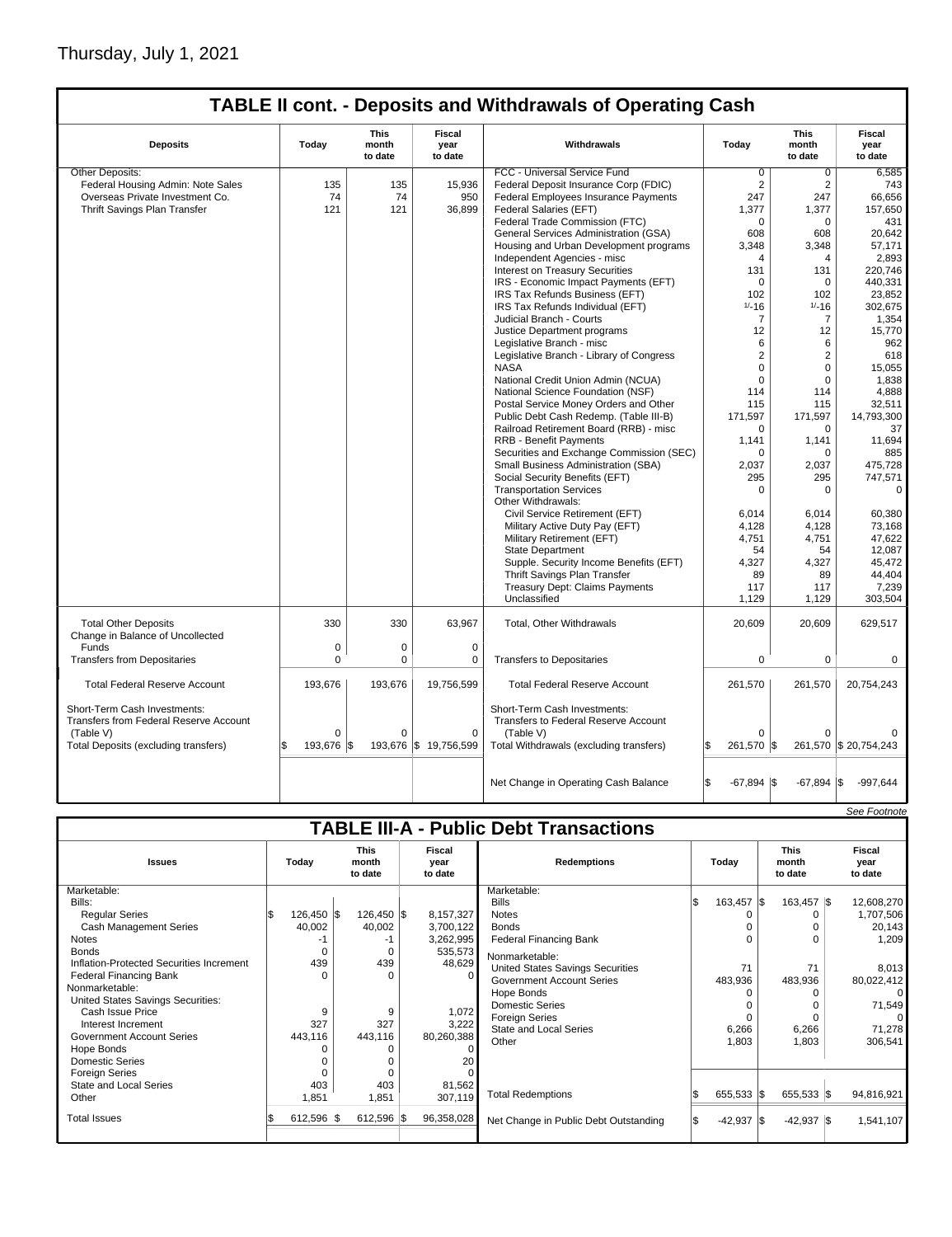| <b>TABLE III-B - Adjustment of Public Debt</b><br><b>Transactions to Cash Basis</b> |     |          |     |                                 |                           |  |  |  |  |
|-------------------------------------------------------------------------------------|-----|----------|-----|---------------------------------|---------------------------|--|--|--|--|
| <b>Transactions</b>                                                                 |     | Today    |     | <b>This</b><br>month<br>to date | Fiscal<br>year<br>to date |  |  |  |  |
| Public Debt Cash Issues:                                                            |     |          |     |                                 |                           |  |  |  |  |
| Public Debt Issues (Table III-A)                                                    | 1\$ | 612,596  | l\$ | 612,596                         | \$96,358,028              |  |  |  |  |
| Premium on New Issues                                                               |     | n        |     | 0                               | 14,217                    |  |  |  |  |
| Discount on New Issues:                                                             |     |          |     |                                 |                           |  |  |  |  |
| Bills (-)                                                                           |     | 28       |     | 28                              | 2,355                     |  |  |  |  |
| Bonds and Notes (-)                                                                 |     | $\Omega$ |     | $\Omega$                        | 27,019                    |  |  |  |  |
| Federal Financing Bank (-)                                                          |     | O        |     | O                               |                           |  |  |  |  |
| Government Account Transactions (-)                                                 |     | 443,116  |     | 443,116                         | 80,260,388                |  |  |  |  |
| Hope Bonds (-)                                                                      |     | U        |     | o                               |                           |  |  |  |  |
| Interest Increment on United States                                                 |     |          |     |                                 |                           |  |  |  |  |
| Savings Securities (-)                                                              |     | 327      |     | 327                             | 3,222                     |  |  |  |  |
| Inflation-Protected Securities Increment                                            |     | 439      |     | 439                             | 47,574                    |  |  |  |  |
| <b>Total Public Debt Cash Issues</b>                                                |     |          |     |                                 |                           |  |  |  |  |
| Deposited in Federal Reserve Account                                                | \$  | 168,686  | 1\$ | 168,686                         | \$16,031,687              |  |  |  |  |
| Public Debt Cash Redemptions:                                                       |     |          |     |                                 |                           |  |  |  |  |
| Public Debt Redemptions (Table III-A)                                               | \$  | 655,533  | l\$ | 655,533                         | \$94,816,921              |  |  |  |  |
| Premium on Debt Buyback Operation                                                   |     | 0        |     | o                               | O                         |  |  |  |  |
| Discount on Debt Buyback Operation (-)                                              |     | $\Omega$ |     | U                               | ŋ                         |  |  |  |  |
| Federal Financing Bank (-)                                                          |     | O        |     | o                               | 1,209                     |  |  |  |  |
| Government Account Transactions (-)                                                 |     | 483,936  |     | 483,936                         | 80,022,412                |  |  |  |  |
| Hope Bonds (-)                                                                      |     | U        |     | O                               | ŋ                         |  |  |  |  |
| <b>Total Public Debt Cash Redemptions</b>                                           |     |          |     |                                 |                           |  |  |  |  |
| Withdrawn from Federal Reserve Acct.                                                | l\$ | 171,597  | l\$ |                                 | 171,597   \$14,793,300    |  |  |  |  |

| <b>TABLE III-C - Debt Subject to Limit</b>                                        |                           |                                                   |                           |                           |  |  |  |  |  |
|-----------------------------------------------------------------------------------|---------------------------|---------------------------------------------------|---------------------------|---------------------------|--|--|--|--|--|
|                                                                                   | Closing                   |                                                   | <b>Opening balance</b>    |                           |  |  |  |  |  |
| <b>Balance Transactions</b>                                                       | balance<br>todav          | Today                                             | <b>This</b><br>month      | Fiscal<br>year            |  |  |  |  |  |
| Debt Held by the Public<br>Intragovernmental Holdings<br><b>Total Public Debt</b> | \$22,327,776<br>6,158,722 | \$22,329,823<br>6,199,613                         | \$22,329,823<br>6,199,613 | \$21,018,952<br>5,926,439 |  |  |  |  |  |
| Outstanding<br>Less: Debt Not<br>Subiect to Limit:                                | 28,486,499                | 28,529,436                                        | 28,529,436                | 26,945,391                |  |  |  |  |  |
| Other Debt                                                                        | 478                       | 478                                               | 478                       | 478                       |  |  |  |  |  |
| <b>Unamortized Discount</b>                                                       | 21,393                    | 21.376                                            | 21,376                    | 17,271                    |  |  |  |  |  |
| <b>Federal Financing Bank</b>                                                     | 6,053                     | 6,053                                             | 6,053                     | 7,262                     |  |  |  |  |  |
| Hope Bonds<br>Plus: Other Debt Subject to Limit<br>Guaranteed Debt of             | $\Omega$                  | O                                                 | O                         | n                         |  |  |  |  |  |
| Government Agencies                                                               | $\Omega$                  | $\Omega$                                          | 0                         | $\Omega$                  |  |  |  |  |  |
| <b>Total Public Debt</b><br>Subject to Limit                                      | \$28,458,575              | $\frac{1}{2}$ 28,501,528 $\frac{1}{2}$ 28,501,528 |                           | \$26,920,380              |  |  |  |  |  |
| <b>Statutory Debt Limit</b>                                                       | SUSP-1                    | SUSP-1                                            | SUSP-1                    | SUSP-1                    |  |  |  |  |  |
|                                                                                   |                           |                                                   |                           |                           |  |  |  |  |  |

|--|

| <b>TABLE IV - Federal Tax Deposits</b>                                                                                                                                                                                                 |     |                                                   |     |                                                           |     |                                                                      |
|----------------------------------------------------------------------------------------------------------------------------------------------------------------------------------------------------------------------------------------|-----|---------------------------------------------------|-----|-----------------------------------------------------------|-----|----------------------------------------------------------------------|
| Classification                                                                                                                                                                                                                         |     | Today                                             |     | <b>This</b><br>month<br>to date                           |     | Fiscal<br>year<br>to date                                            |
| Withheld Income and Employment Taxes<br>Individual Income Taxes<br><b>Railroad Retirement Taxes</b><br>Excise Taxes<br><b>Corporation Income Taxes</b><br><b>Federal Unemployment Taxes</b><br>Estate and Gift Taxes & Misc IRS Rcpts. | l\$ | $19,912$ \$<br>330<br>12<br>21<br>1,216<br>8<br>4 |     | $19,912$ $\sqrt{5}$<br>330<br>12<br>21<br>1,216<br>8<br>4 |     | 2,071,391<br>320,564<br>3,949<br>51,806<br>291,596<br>5,493<br>4,355 |
| Total                                                                                                                                                                                                                                  | \$  | 21,504                                            | 1\$ | 21,504                                                    | l\$ | 2,749,154                                                            |
| Cash Federal Tax Deposits:<br>Direct<br><b>Through Depositaries</b>                                                                                                                                                                    | \$  | 57<br>20,286                                      | l\$ | 57<br>20,286                                              | l\$ | 22,822<br>2,640,527                                                  |
| <b>Total Cash FTD's</b>                                                                                                                                                                                                                | \$  | $20,343$ $\frac{1}{9}$                            |     | $20,343$ $\frac{1}{9}$                                    |     | 2,663,349                                                            |
| Inter-agency Transfers                                                                                                                                                                                                                 |     | 1,161                                             |     | 1,161                                                     |     | 85,805                                                               |
| Total                                                                                                                                                                                                                                  | \$  | 21,504                                            | 1\$ | $21,504$ \$                                               |     | 2,749,154                                                            |

|                                              |   |          |     |          |          |     | <i><b>JEE FUULIUIE</b></i> |  |
|----------------------------------------------|---|----------|-----|----------|----------|-----|----------------------------|--|
| <b>TABLE V - Short-Term Cash Investments</b> |   |          |     |          |          |     |                            |  |
| <b>Type of Depositary</b>                    |   |          |     |          |          |     |                            |  |
| <b>Balance Transactions</b>                  |   | А        |     | в        | с        |     | <b>Total</b>               |  |
| Opening Balance Today<br>Deposits:           | S | $\Omega$ | 1\$ | 0        | l\$<br>0 | IS. |                            |  |
| <b>Transfers to Depositaries</b>             |   | O        |     | 0        | 0        |     |                            |  |
| <b>Special Direct Investment</b>             |   | O        |     | 0        | 0        |     |                            |  |
| Term Investment                              |   | O        |     | 0        | 0        |     |                            |  |
| Repo Investment                              |   | O        |     | $\Omega$ | 0        |     |                            |  |
| Withdrawals:                                 |   |          |     |          |          |     |                            |  |
| <b>Treasury Initiated</b>                    |   | 0        |     | $\Omega$ | 0        |     |                            |  |
| Depositary Initiated                         |   | O        |     | $\Omega$ | 0        |     |                            |  |
| <b>Special Direct Investment</b>             |   | O        |     | ŋ        | 0        |     |                            |  |
| <b>Term Investment</b>                       |   | O        |     | $\Omega$ | 0        |     |                            |  |
| Repo Investment                              |   | 0        |     | $\Omega$ | 0        |     |                            |  |
| Closing Balance Today                        |   | 0        | I\$ | $\Omega$ | I\$<br>0 | IS  |                            |  |

| <b>TABLE VI - Income Tax Refunds Issued</b> |         |                                 |                           |  |  |  |  |  |  |  |
|---------------------------------------------|---------|---------------------------------|---------------------------|--|--|--|--|--|--|--|
| <b>Classification</b>                       | Todav   | <b>This</b><br>month<br>to date | Fiscal<br>year<br>to date |  |  |  |  |  |  |  |
| IRS - Economic Impact Payments (Checks)     | 4       | 4                               | 83,288                    |  |  |  |  |  |  |  |
| IRS - Economic Impact Payments (EFT)        | 0       |                                 | 440,331                   |  |  |  |  |  |  |  |
| IRS Tax Refunds Business (Checks)           | 93      | 93                              | 48,381                    |  |  |  |  |  |  |  |
| IRS Tax Refunds Business (EFT)              | 102     | 102                             | 23,852                    |  |  |  |  |  |  |  |
| IRS Tax Refunds Individual (Checks)         | 83      | 83                              | 51,310                    |  |  |  |  |  |  |  |
| IRS Tax Refunds Individual (EFT)            | $1/-16$ | $1/-16$                         | 302,675                   |  |  |  |  |  |  |  |

See Footnote

### **Daily Treasury Statement Footnotes:**

#### **General Footnotes and Statements:**

This statement summarizes the United States Treasury's cash and debt operations for the Federal Government. Treasury's operating cash is maintained in an account at the Federal Reserve Bank of New York and in short-term cash investments. Treasury minimized and then suspended its short-term cash investment program beginning in November 2008, but anticipates investing again when market conditions warrant. Major information sources include: Federal Reserve Banks, Treasury Regional Financial Centers, Internal Revenue Service Centers, various electronic systems, and information on the Public Debt. Information is presented on a modified cash basis. Deposits are reflected as received and withdrawals are reflected as processed.SOURCE: Bureau of the Fiscal Service, Department of the Treasury. Note: The Daily Treasury Statement (DTS) is available by 4:00 p.m. the following business day on the Fiscal Service website https://fiscal.treasury.gov/reports-statements/dts/. For more information, call the Cash Reporting Branch at 202-874-9789.

#### **TABLE II – Deposits and Withdrawals of Operating Cash**

1/Reported as a negative amount due to a return/reversal of \$16 million.